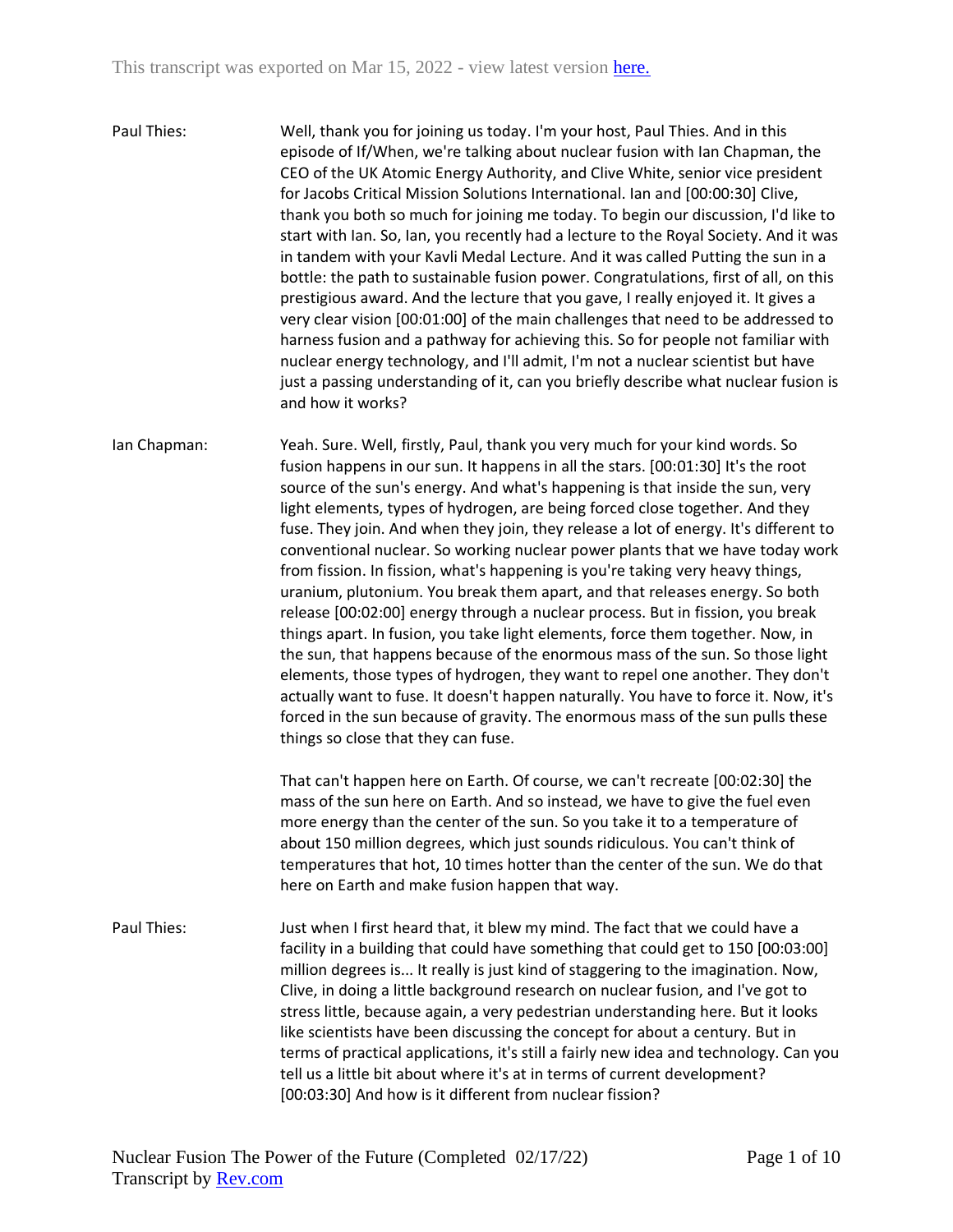| Clive White: | Yeah. And thanks, Paul, for the invitation to join. It's nice seeing you again. So,<br>yeah. I mean, as Ian said, fusion has been around for billions of years. It's there<br>powering the sun every single day. It's there as we talk. It's being captured on<br>the planet. So one of the facilities that Ian runs is called the Joint European<br>Torus, JET. And that captures fusion and makes it work, albeit for a relatively<br>small period of time. Other facilities around the world have done the [00:04:00]<br>same. And the challenge is to make sure that you can keep that reaction going<br>for a period of time so that you can get the energy out.                                                                                                                                                                                                                                                                                                                                                                                                                                                                                              |
|--------------|--------------------------------------------------------------------------------------------------------------------------------------------------------------------------------------------------------------------------------------------------------------------------------------------------------------------------------------------------------------------------------------------------------------------------------------------------------------------------------------------------------------------------------------------------------------------------------------------------------------------------------------------------------------------------------------------------------------------------------------------------------------------------------------------------------------------------------------------------------------------------------------------------------------------------------------------------------------------------------------------------------------------------------------------------------------------------------------------------------------------------------------------------------------------|
|              | So probably the facility that is right at the forefront of that at the moment is<br>something called ITER. It used to be called the International Thermonuclear<br>Experimental Reactor. ITER is a little bit shorter and snappier. That's being built<br>as we speak in the South of France at the moment, and will hopefully have first<br>fusion in 2025. And that will demonstrate that you can get more power out of<br>one of these reactors than you put into it. JET put [00:04:30] more power in and<br>less power out. So ITER is that next step towards commercializing fusion.                                                                                                                                                                                                                                                                                                                                                                                                                                                                                                                                                                         |
| Paul Thies:  | Now, coming back again to the idea of how powerful this technology is with the<br>150 million degrees and things like that, and also dealing with things like waste<br>and whatnot. When people think of nuclear energy, they naturally may have<br>questions about the safety and environmental [00:05:00] impact. And so, lan,<br>can you speak to the potential impact of nuclear fusion and how it fits into the<br>global clean energy agenda? And what are some of the pros and cons of fusion<br>energy in terms of the environment?                                                                                                                                                                                                                                                                                                                                                                                                                                                                                                                                                                                                                        |
| Ian Chapman: | In many ways, fusion is almost the perfect energy source, in that it's carbon-<br>free. It's baseload. You don't wait for the sun to shine or the wind to blow. It<br>would be running continuously. It has effectively inexhaustible fuel. Our fuel, we<br>get [00:05:30] from seawater. We have plenty of seawater. And lithium, and<br>lithium is enormously abundant in the Earth's crust, so we're not short on<br>lithium. It's inherently safe. So unlike fission, where one of the problems with<br>fission is that inside a fission reactor at any given time, you've got a few weeks'<br>worth of fuel. And so you do have this risk of a runaway event, as we saw<br>happened in Chernobyl. Now, there are great safety protocols in place these<br>days, so that risk is very well-managed in a hazard [00:06:00] environment. But<br>that's just impossible in fusion. My whole career has been about trying to keep<br>the reaction going. As Clive said, we keep it going for a short period of time. The<br>challenge is trying to keep it going for a long period of time, so stopping it is<br>dead-easy. So there is no risk of chain reaction. |
|              | And it's very low land use, so you don't have to take up a large area like you<br>might have to with solar. It's very high energy density, so you produce a lot of<br>power for a small footprint. And finally, [00:06:30] waste. We talk about waste.<br>Fusion does produce waste. It is a nuclear process. It produces neutrons. That<br>means that the steel, the structural materials that you build the power station<br>from become irradiated. And they have a half-life. It's a relatively short half-life,<br>so you don't have the waste that you might have with fission plants that can last                                                                                                                                                                                                                                                                                                                                                                                                                                                                                                                                                          |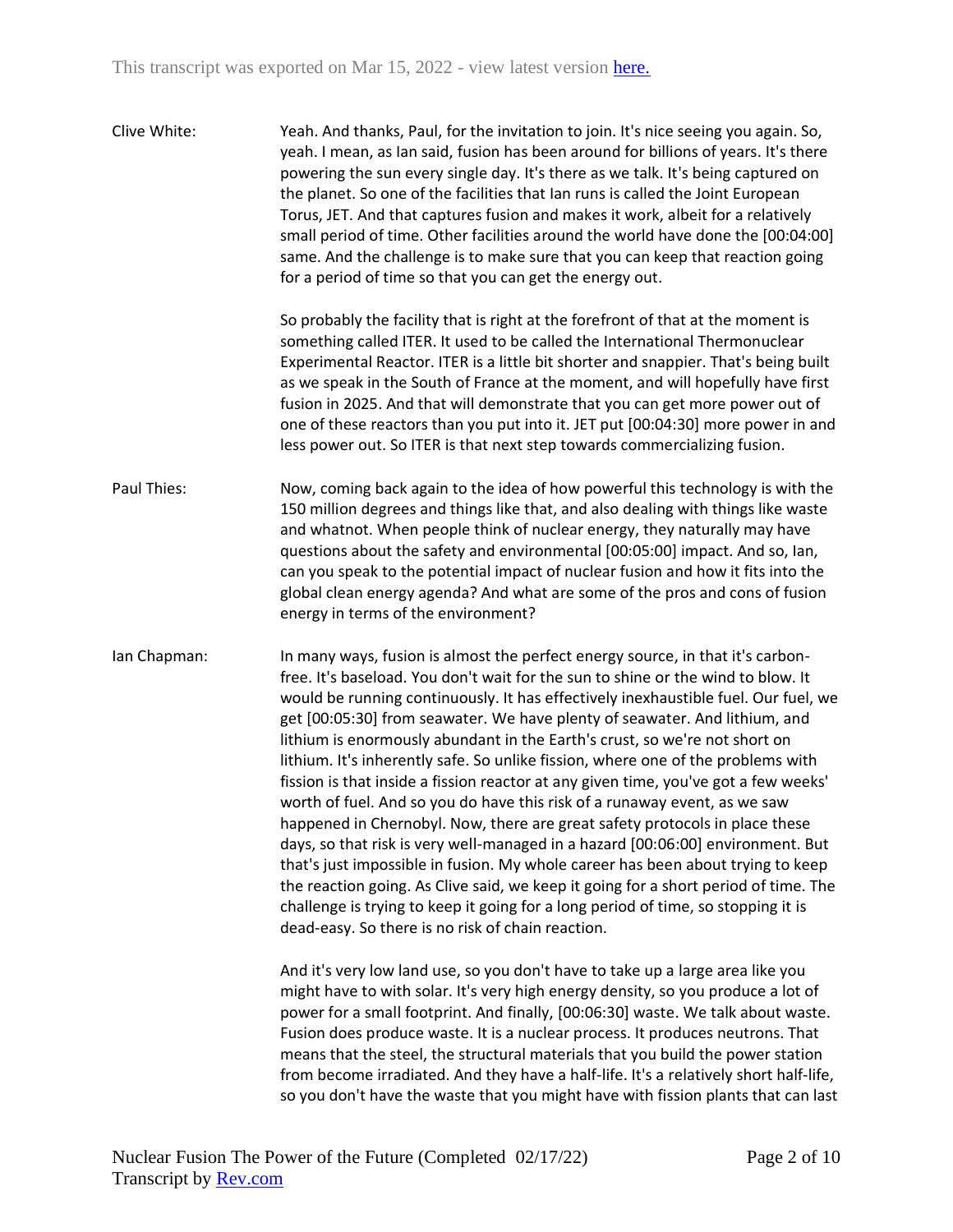for hundreds of thousands of years. So you don't have the same sort of legacy as you do with fission, but you do have some waste. But it's very manageable waste. We know how to deal with [00:07:00] that sort of waste.

Paul Thies: I'd like to ask you both to comment on a few large-scale nuclear fusion projects and share some insights on the steps and timelines to make nuclear fusion a practical reality. And so first, I'm going to start with Clive. You had mentioned the ITER thermonuclear fusion reactor in the South of France. I understand there are a number of countries involved. It's a very ambitious project. Can you describe it [00:07:30] for our listeners? Who's involved? And how is Jacobs participating in that project?

Clive White: Yeah. Sure. So this is international collaboration on a global scale. There are 35 separate countries involved ITER funding it in some shape or form. And this is a collaboration that will go on for 35 years. So the project's round about €20 billion in terms of cost. And it was mentioned earlier on, first fusion, first plasma rather, should be in 2025. [00:08:00] So it's hugely important. And for developing fusion on a global scale, probably needs that time for international collaboration to move forward. One of the great things is as well as putting money into the project, all those countries now get IPR out of it as well and have already built a lot of IPR, intellectual property rights, in doing the science, the engineering, the manufacturing that's enabled them to help construct ITER. So there's a huge amount of knowledge there that can now be taken back into [00:08:30] those individual countries, and develop their own fusion programs. Ian'll probably talk maybe a little bit about the STEP reactor that is being designed by UKAEA at the moment as well, which is one good example.

> Just in terms of Jacobs' involvement, we've been involved in fusion for decades, almost pretty much since the very beginning. And that's everything from some of the really complex science that you need to understand and implement, in terms of the materials that are used in the core of the reactor, [00:09:00] the center of the reactor, through to the manufacturing techniques that are used, through all the engineering design work, and now project and construction management. And we support both the ITER reactor directly plus the European domestic agency, which is called F4E, Fusion for Energy. We support both those organizations as well as Ian's organization, UKAEA, as well. So we're hugely proud about what we do in fusion. And it spans the full capabilities that Jacobs can bring to bear to a global project of that scale.

- Paul Thies: [00:09:30] Now, Ian, I'd like to ask you about the Spherical Tokamak for Energy Production, that's a mouthful, the STEP project. Clive I think just mentioned it. That's under the auspices of the UK Atomic Energy Authority, and it's being funded by the UK government. If I understand it correctly, it has some similarities to the ITER reactor. Can you tell us a little bit about it?
- Ian Chapman: Sure. So ITER, as Clive said, is this big international collaboration. And it [00:10:00] will be the first time that we get to real fusion conditions. We get a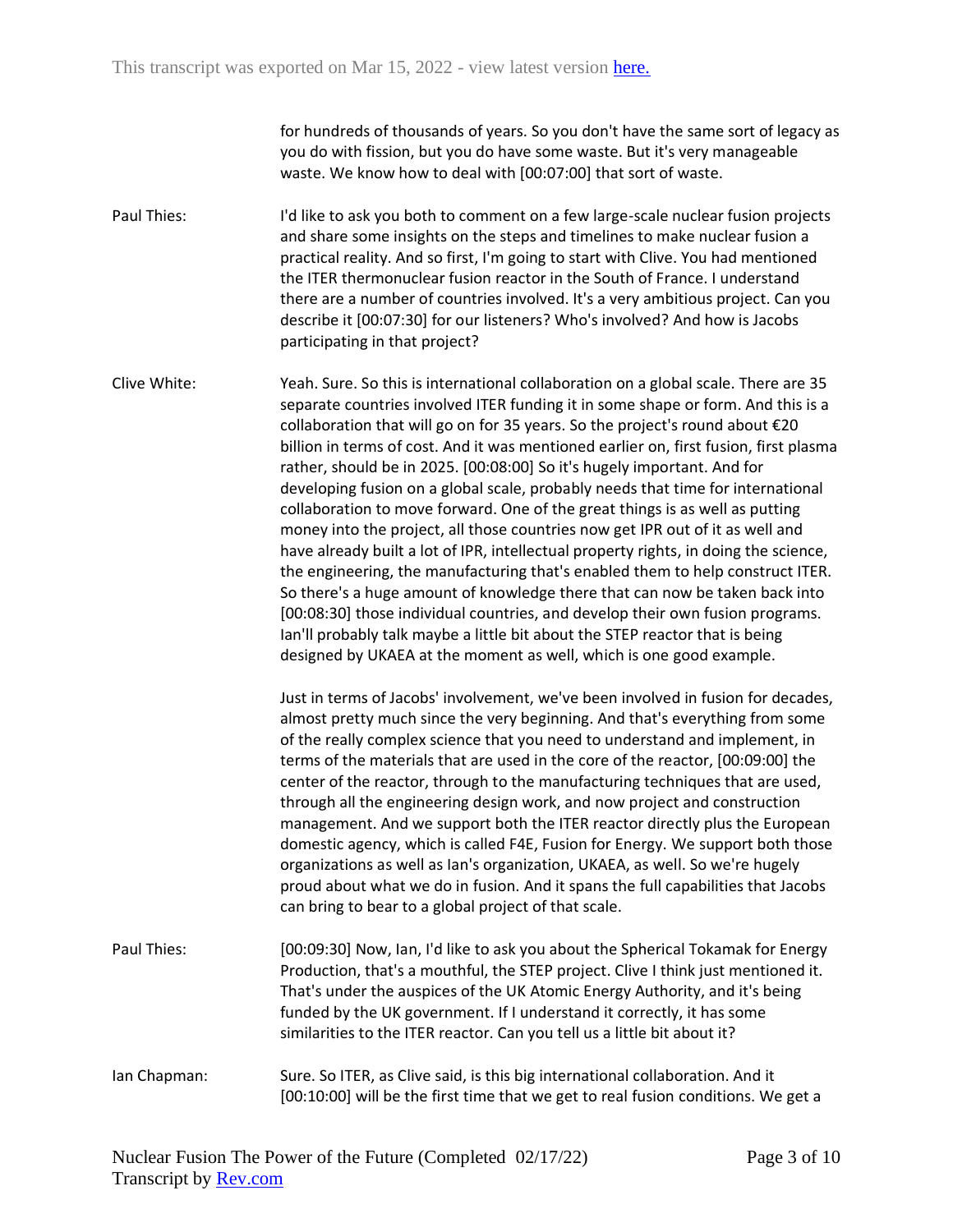lot more power out than put in. And the world needs ITER, absolutely. ITER will be the first to do this. And ITER must work for fusion really to have a chance of success. But in parallel to building and exploiting ITER, every single one of the ITER partners is thinking about the type of power plant that follows ITER and how you use all of the knowledge and the supply chain development and capability [00:10:30] that now exists from building ITER, to actually build power stations and put power onto the grid.

And what we're doing in the UK is the STEP program. Now, STEP is slightly different geometry to ITER. ITER is designed essentially based on the JET model. So JET is the biggest fusion facility in the world today, that we operate here in the UK on behalf of all of our European partners. And JET did what it was designed to do. And on the basis of JET, we're building ITER. But it is big, right? So ITER, to [00:11:00] orient you, is the size of a football stadium. So it's a really big, big machine. And so it's expensive. Clive talked about €20 billion, that sort of ticket price. And if every time you want to build a power station, you've got to raise that sort of money, then it might take fusion quite a while to penetrate into the market. Even if all the technical problems are solved, it then becomes a market dynamics problem, an economics problem.

So the idea behind STEP is to have a design [00:11:30] which is a lower capital cost. So it's smaller, it's cheaper. And hopefully, that means that it might penetrate into the market more quickly. So that's the approach that we're taking in the UK. But it comes with more technical risk, because as I said, ITER is on the footing of JET. It's on known technology. It's a scaled-up version, but it's relatively known technology. By going in this slightly different approach, we're on a less-firm technical footing. So there's a bit more technical risk to going that approach. But hopefully, [00:12:00] it leads to a lower cost to the consumer and to the utility that builds these machines.

Paul Thies: Mm-hmm (affirmative). Now, are there other fusion development projects of note across the globe that you'd like to briefly touch on?

Ian Chapman: Sure. So as I said, all of the ITER partners have their own plan for how they're going to build power stations that come after ITER. So Europe has a whole entity. So the wide collaborative European program probably has the most advanced power station design program, [00:12:30] a machine called DEMO, so Demonstration Reactor, which is essentially using ITER-like technology, a slightly bigger version of ITER.

> And that's more or less the same approach that's being taken by the Chinese. They have a similar variant, slightly smaller than the European one and slightly higher performance. The Koreans as well also have a similar program, as do the Japanese. So they're all going in the same direction.

In the UK, we're going for this slightly smaller variant, lower capital cost. And the US is going in a similar [00:13:00] direction. So actually next week, the US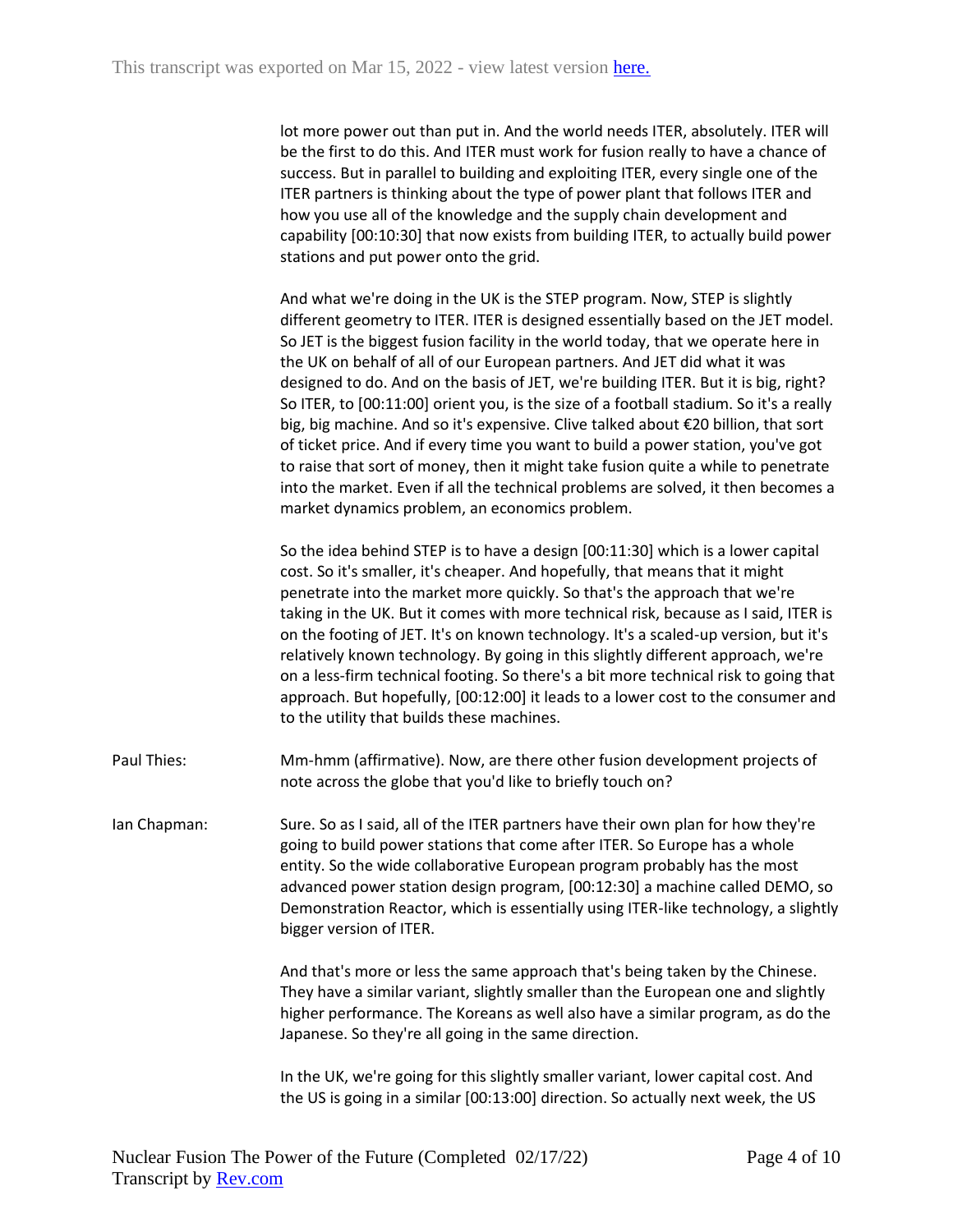National Academies of Sciences will be producing a report which outlines a road map for the US fusion program. And my expectation is that that will come out and say they should target a low-capital-cost, high-innovation program to try to bring down the cost of power stations. So that's what the US is doing.

And then the last thing that's worth mentioning is that there's a really buoyant and ever-growing private sector. So everything I've talked about so [00:13:30] far has been publicly funded programs. But there's actually quite a lot of money going into private sector as well, now, where you can see the market has increasing appetite for investment in fusion. And if you go back maybe 10 years, it was largely philanthropists and people who really wanted to change the world who were investing in fusion. And now, you're getting oil and gas majors and sovereign wealth funds and private equity backers putting money into fusion. So the right types of investors, a much broader portfolio of investors.

And a few of the interesting [00:14:00] projects. So here in the UK is a company called Tokamak Energy, and in the US, a company called Commonwealth Fusion Systems, both of whom are looking at high-temperature superconducting magnets. That in principle is a really great thing for fusion. So to make fusion happen, you need big magnets. This would allow you to go to the strongest, highest magnetic field magnets that could exist in the world, which is a good thing for fusion. It allows you to get a lot of fusion power. And if they can deliver that, it's [00:14:30] really quite transformative in our field. So those are two projects to really watch out for.

- Paul Thies: So when I was watching your video speech to the Royal Society, you explained... And for our audience at home, magnets are super important in fusion because of the effect that they have to stabilize, as I understand it, the atoms so that they can create that 150-million degree energy source without [00:15:00] just melting through the Earth or through the facility. So the magnetic field is super important. Now, in that video, Ian, you talked about the five main challenges for bringing this technology to reality. Can you briefly share those with our audience? And what have we learned from the development or failure of other first-of-kind breakthroughs to speed up development?
- Ian Chapman: So the five big challenges that I talk about [00:15:30] for delivering fusion, the first in some sense is the one that people have heard about, is that we have a fuel which is 150 million degrees. So, 10 times hotter than the center of the sun, which sounds crazy. But we do that every day. And we do it, as you say, by using very big magnets, the biggest magnets that we've ever created here on Earth. And they effectively levitate that fuel. So you can't let that fuel touch the walls of the machine, because it would just instantly melt. Right? So you levitate it. You hold it away from the wall using these big magnets.

The second big challenge is [00:16:00] that ultimately, some of that heat does escape. So like every fluid, water going down a pipe or air going over an airplane wing, there's some turbulence in them. And when you have a gas which is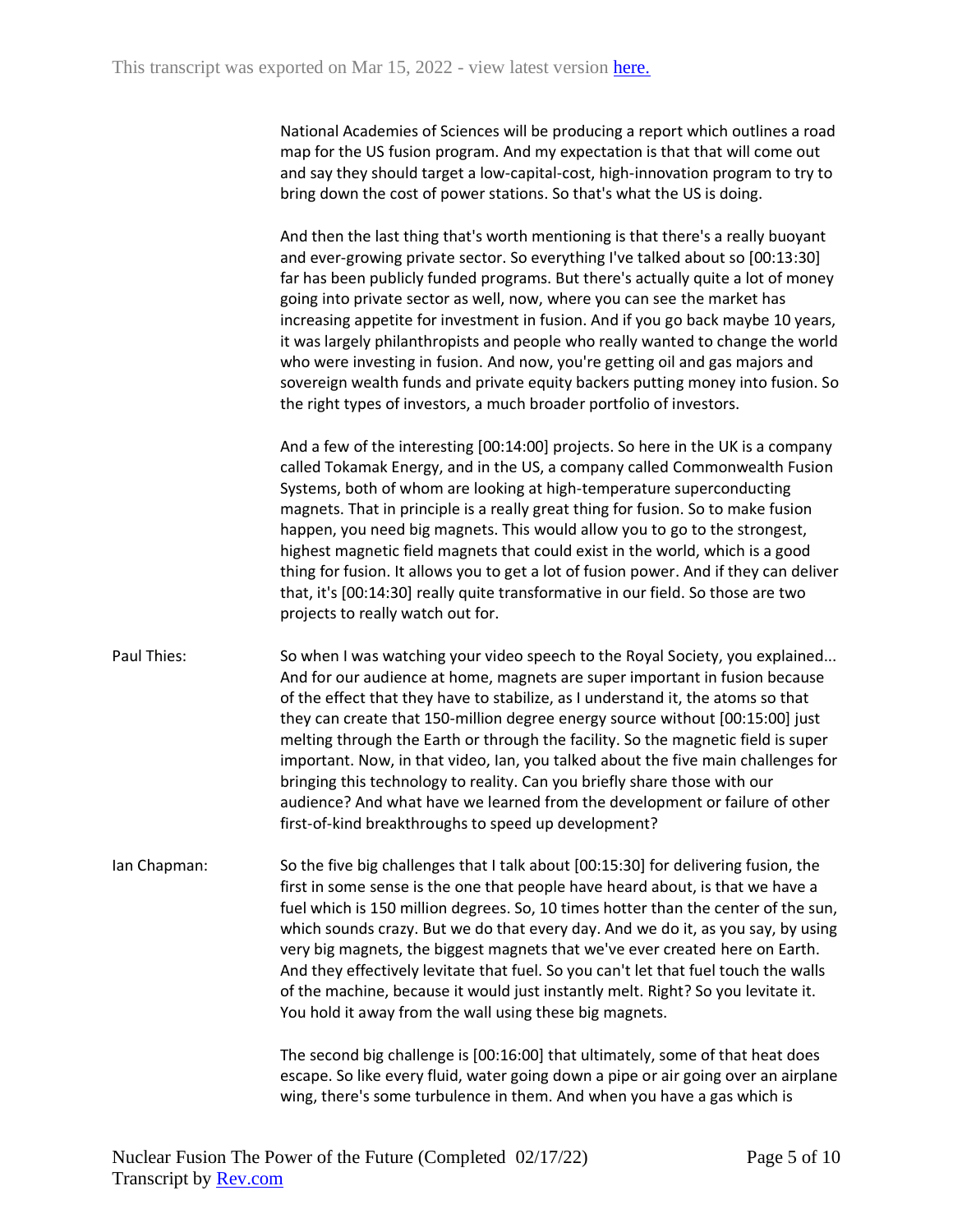thinner than air but hotter than the center of the sun, unbelievably, it has a bit of turbulence in it. Right? There's a bit of instability. And so some of the heat gets out to the edge. And then you have to think very carefully how you're going to exhaust that heat, how you're going to get the heat out of the machine. That's the second big challenge that you face.

[00:16:30] Then the third challenge is that as well as this incredible heat source, you also have the most intense neutron source on Earth. So, much higher energy and more numerous, more of them, neutrons than are produced in a fission reactor. And as those neutrons pass through the material that you build the machine from, steel or tungsten or whatever you might build the power station from, they will cause little displacements inside the material lattice, which then change the properties [00:17:00] of that material. It'll change its strength or its brittleness or its creep. And that affects the lifetime of the plant. So if you build a power station, you want it to run for at least 40 years. And if those neutrons affect that lifetime, that really matters to the cost of electricity. So that's the third big challenge.

The fourth challenge is where we get our fuel from. So I talked about we can extract one type of hydrogen from seawater, loads of seawater. The second type of hydrogen, an isotope called tritium, is radioactive. It's a short half-life. It only has a half-life of about 12 years. [00:17:30] And because it has this short half-life, you don't find it naturally. All the natural tritium that existed has very long-since decayed and gone away. All right? So you have to make your own tritium, breed your own tritium. We do that by putting lithium around the outside of the power station. Then as the neutrons pass through the lithium, they produce tritium. And then you have to extract the tritium from that blanket of material, and then freeze it into little pellets, little bullets that you then fire back into the core of the machine to [00:18:00] keep the fusion going. So we have to make our own tritium, and then keep injecting it in to keep the fusion happening.

And then the fifth challenge is about maintaining the machine and making sure that it runs as much of the time as possible. They often say about fission stations, if they're out for a month, it affects the share price. Right? So they have to be running to be cost-competitive. The same will be true of fusion. It has to be available. It has to be running. And so the availability of the power station [00:18:30] is really important. At the moment, if one of the components melts because some of the hot material comes out and melts it, you need to go in and replace that component. And because you irradiate the material, it's short half-life but it does get radioactive, you don't really want to send people in. So we want to use complex, first-of-a-kind robots that can go in, extract that damaged tile and replace it with a new one, and then get out quickly so that you can turn the machine back on and [00:19:00] make sure that you're producing electricity as much of the year as possible. So those are the five big challenges. And I forgot the second part of the question.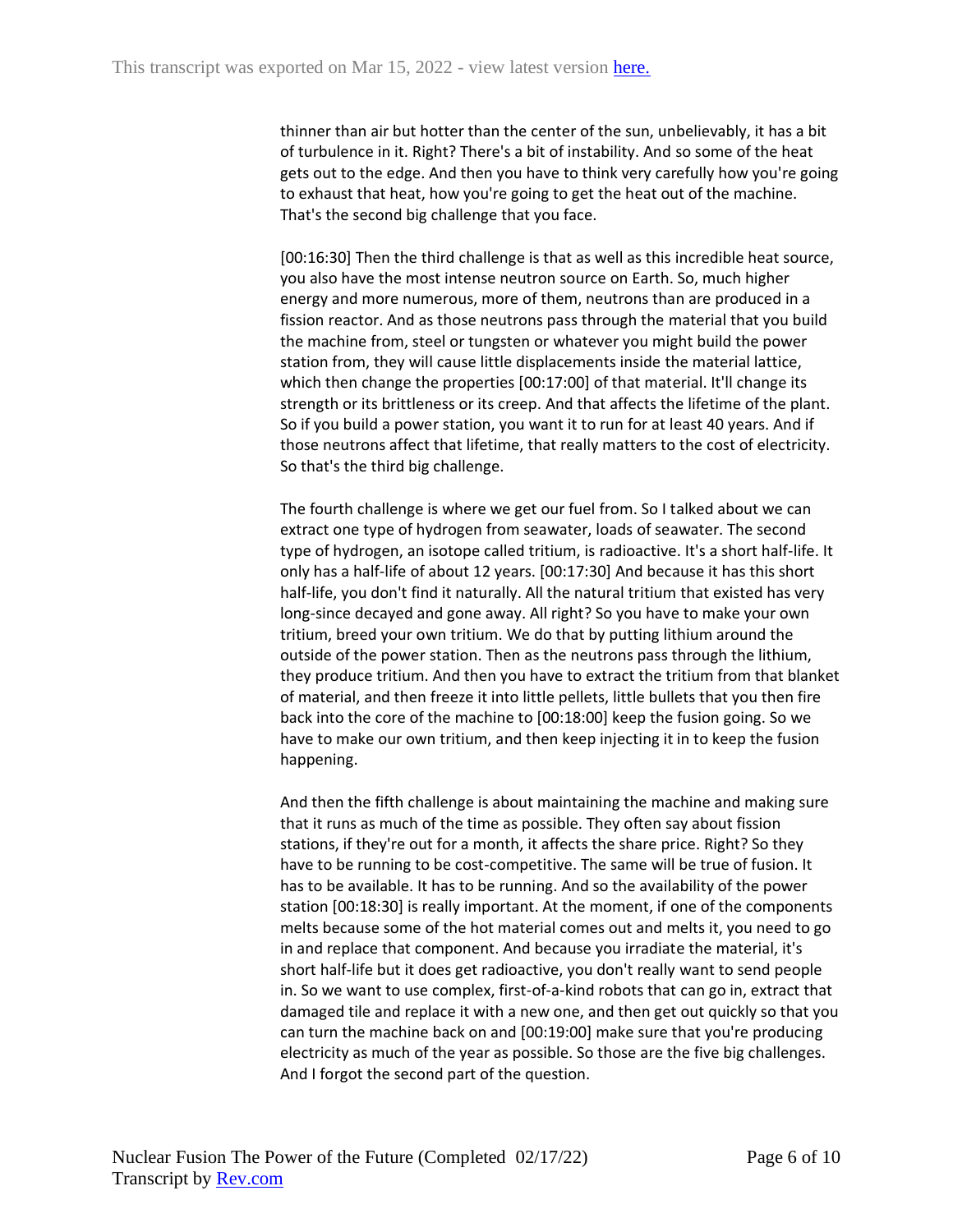| Paul Thies:  | No. It's really                                                                                                                                                                                                                                                                                                                                                                                                                                                                                                                                                                                                                                                                                                                                                                                                           |
|--------------|---------------------------------------------------------------------------------------------------------------------------------------------------------------------------------------------------------------------------------------------------------------------------------------------------------------------------------------------------------------------------------------------------------------------------------------------------------------------------------------------------------------------------------------------------------------------------------------------------------------------------------------------------------------------------------------------------------------------------------------------------------------------------------------------------------------------------|
| Clive White: | Let me jump in.                                                                                                                                                                                                                                                                                                                                                                                                                                                                                                                                                                                                                                                                                                                                                                                                           |
| Paul Thies:  | Oh, go.                                                                                                                                                                                                                                                                                                                                                                                                                                                                                                                                                                                                                                                                                                                                                                                                                   |
| Clive White: | Because one of the other things was about how you avoid those first-of-a-kind<br>sorts of issues.                                                                                                                                                                                                                                                                                                                                                                                                                                                                                                                                                                                                                                                                                                                         |
| Ian Chapman: | That's it.                                                                                                                                                                                                                                                                                                                                                                                                                                                                                                                                                                                                                                                                                                                                                                                                                |
| Clive White: | And it's interesting. If you look back over the history of fusion, I mean, fusion<br>reactors from initial concept through to implementation, a relatively short<br>period of time. But when you look at fusion, a [00:19:30] huge amount of<br>research and time and effort's gone into this. ITER is, let's say, first plasma in<br>2025. There's then reactors that will not only take it from the more power out<br>compared to power in, through to being able to go online in the way that lan<br>talked about with either STEP or with the DEMO reactors. So, a huge amount of<br>research is going in. But as Ian also said, the prize is phenomenal. Almost<br>limitless fuel. Minimal amounts [00:20:00] of waste. Energy that will be there<br>for the whole planet. The prize is very well-worth going after. |
| Paul Thies:  | No, and the environmental Or, the decrease in the environmental impact<br>compared to, I believe, petroleum-based fossil fuels and things that we were<br>seeing as well seems to be immense, as well. Now, Clive, coming back around to<br>the discussion on the difference between fusion and fission, is fusion<br>complementary to fission and other technology? Or is the [00:20:30]<br>development of a fusion supply chain dependent upon a parallel investment in<br>fission and other clean energy technology? How do you see this all evolving?                                                                                                                                                                                                                                                                 |
| Clive White: | So, they're absolutely complementary in very many respects. So the<br>technologies are different, but a lot of the science, the engineering,<br>manufacturing techniques and the construction techniques are very readily<br>transferrable from fission into fusion. So I think supply chains that are there at<br>the moment can readily transfer across, and that capability is very good. You<br>[00:21:00] look at what Jacobs has done, and a lot of the work that we do in<br>fusion has been bred from our pedigree on fission in actual fact. So, a really<br>good real-world example.<br>In terms of that complementary nature, if any country moving forward just                                                                                                                                               |
|              | relies on one form of energy, it's generally not a great policy. So I'm a big fan of<br>having a diverse energy policy. So as lan said earlier on, when the sun's shining<br>and the wind's blowing, well, solar and wind's pretty good. But those days when<br>it's not, [00:21:30] you need something. So you need the baseload that fusion<br>and fission reactors can provide. So a balanced energy portfolio is generally, I<br>think, the right sort of policy to adopt. Fusion and fission very much go hand-in-<br>hand. If you look at the timescales, fission's been around for several decades.                                                                                                                                                                                                                |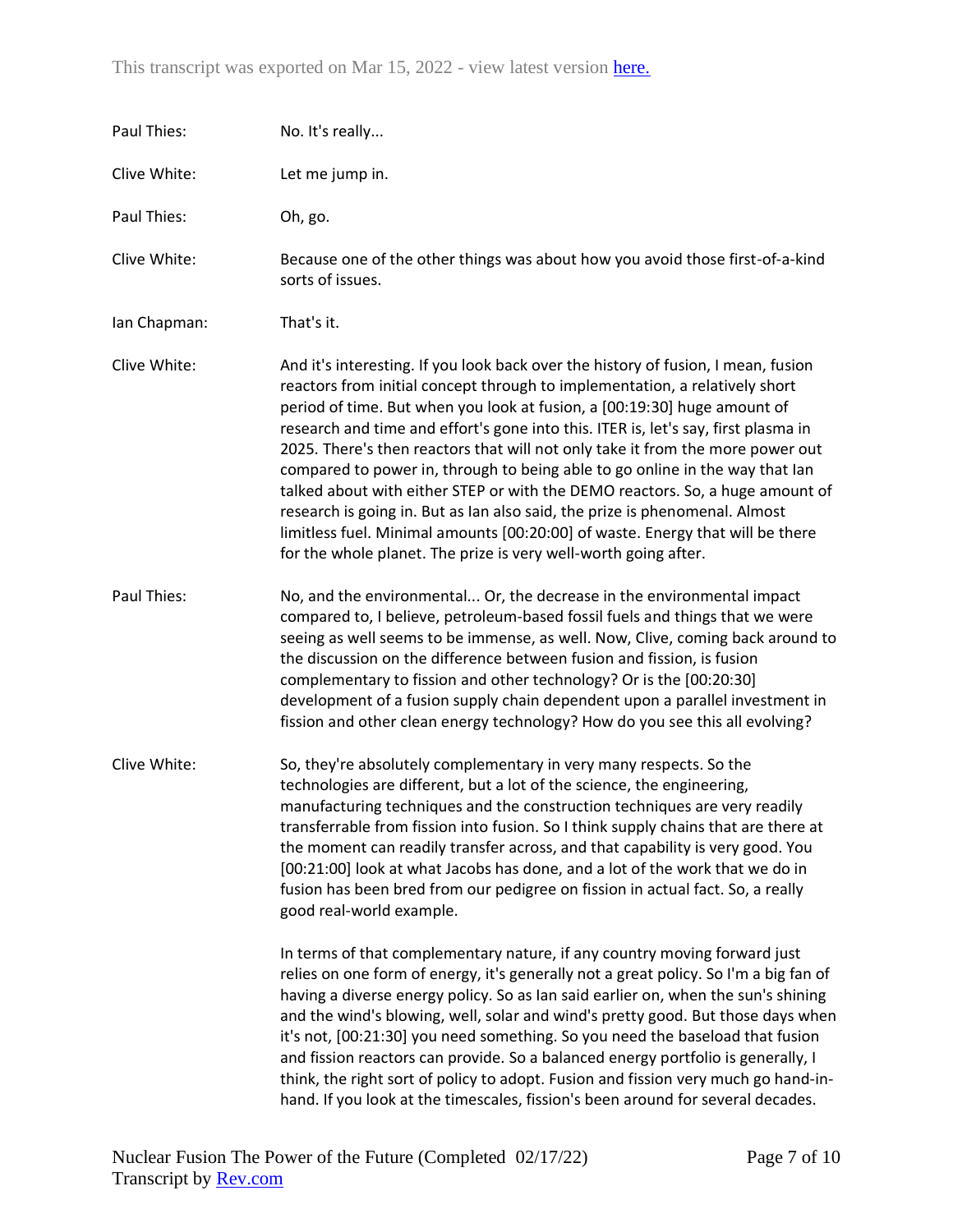Many of the reactors that are going online now have got another 40, 50 years' worth of life left in them. As fusion reactors come online in maybe 10, 20 years' time, probably 20 years-plus, then they actually fit together time-wise very well, as well.

- Paul Thies: [00:22:00] So, Ian, we're living in really unprecedented times, of course. And we've been dealing on a global scale with the coronavirus pandemic now for about 12 months. If there's one lesson that we can pull from it, it's that when there's a will, there's a way. Right? When we really need to address something that's looming, society, commercial enterprises, and government and [00:22:30] the sector, in this case, healthcare, have shown a remarkable level of agility and activity in addressing a crisis head-on. And so, wondering if maybe we're seeing, given the growing energy needs of the globe and addressing the environmental pressures therein, if nuclear fusion and speed to adoption there, if there's not maybe an analogy [00:23:00] that we can draw from that. Wonder if you had some thoughts to share about that.
- Ian Chapman: Yeah. Absolutely, Paul. I think there's two things that I would point out there. One is that solving COVID, solving a global pandemic needs to be done at a global level. There's no point in a country coming up with a vaccine for its people. It doesn't matter, right? You have to roll that out globally or you never actually deal with the problem. Absolutely the same applies to clean energy. Right? There's no point in the UK saying, "We've got a lot of wind. [00:23:30] We'll be okay putting up offshore wind farms." That doesn't solve the problem for China. Right?
- Paul Thies: Mm-hmm (affirmative).
- Ian Chapman: So we have to solve a global problem here, or it doesn't actually solve the issue. The second thing is imperative. There's a great quotation from one of the founding fathers of fusion, a chap called Lev Artsimovich, who was one of the inventors of the power plant concept that we use today, who was asked back in the '70s, a press conference. They said, "When will we have fusion? When [00:24:00] will it be working?" And, a very clever guy, so he didn't say, "It'll be in X years." Instead, he said, "Fusion will be ready when society needs it." And that holds true today as much as it did back then. Society needs fusion. So the imperative is there. We have to make it ready.
- Paul Thies: Okay. And then, so Ian and Clive, just one final question for both of you. So, Ian, I'll start with you. And then, Clive, I'll come back around and ask the same question. So, Ian, given its potential, [00:24:30] in your view, does nuclear fusion get an appropriate level of media attention and interest from policymakers? And if not, why do you think that is? And what can change that?
- Ian Chapman: Sure. Answer is no. I think the sea is shifting. I'd say the tide is turning on this. If you look at the recent UK energy white paper which came out, or The Ten Point Plan for a Green Industrial Revolution which the prime minister launched just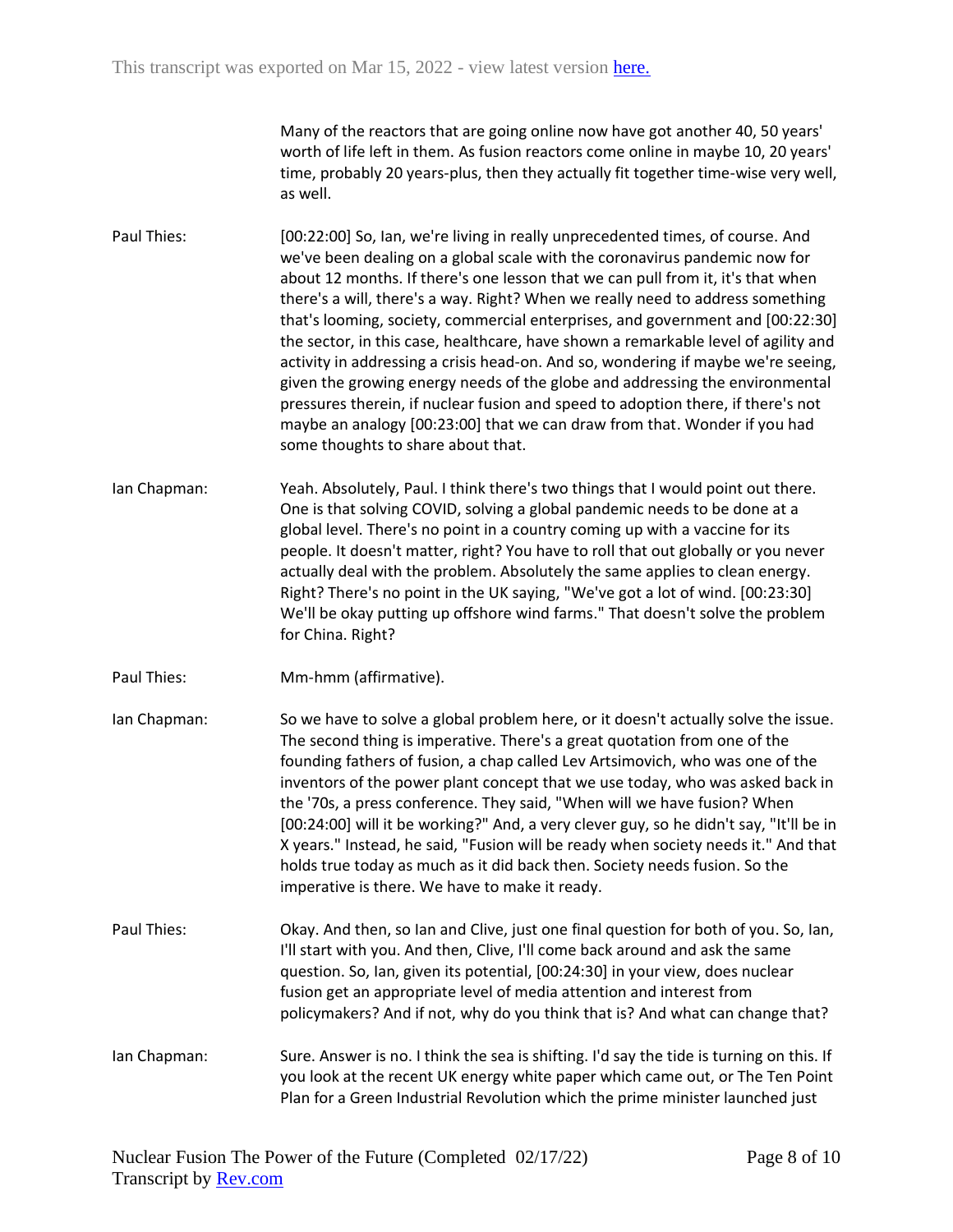| before Christmas, in [00:25:00] both of those documents, fusion is mentioned.      |
|------------------------------------------------------------------------------------|
| And fusion is an aspiration for the UK government. And they have a concerted       |
| policy and investment, and thinking about all the enabling factors that they       |
| need to do, like finding a site for a power station and making sure there's a      |
| regulatory environment and framework. So the government are really taking it       |
| very seriously. And they're doing all the enabling things that they need to do.    |
| But still, the prominence in the wider general public and policymakers at large is |
| definitely not there. And [00:25:30] we as a community need to work hard to        |
| demonstrate the value of fusion and why it's so important, the things that we've   |
| discussed today, and could be so influential in tackling this net-zero climate     |
| emergency that we face that is, in my view, the biggest thing that our             |
| generation needs to solve.                                                         |

In terms of why it doesn't get the right level of attention, I think partially, this is down to public relations mistakes that were made in the past in fusion. [00:26:00] So back in the '60s and '70s, there were very bold claims about delivering fusion in the next few years. Now, that never happened. And now, fusion has this narrative around it that it's always 30 years away and always will be. And so a lot of people that do know about fusion have written it off and said it's always tomorrow's technology. But actually, the field is evolving enormously.

And ITER will demonstrate a big net gain. It will show a lot more power out than put in. [00:26:30] And as Clive has said, ITER starts in five years. Five years is not forever away. It's five years. And all of a sudden, fusion is going to be on this scale, working on this scale, showing that you can have fusion on a commercial scale. And that will be a step change for our community. Genuinely, it will be. Because you're already beginning to see market appetite uptick. But when ITER works and demonstrates that fusion really can happen, I think you'll see that really exponentiate.

- Paul Thies: And it seems like there's a bit of a zeitgeist going on, too, [00:27:00] where people are getting serious about energy production and the environment. And so the market is much more open to it than maybe they were in the '60s and '70s. Yeah. So, Clive, same question for you and just want to get your insights as well, the level of attention that it gets from the media and interest from policymakers? And what can we do to change that?
- Clive White: Yeah. Ian's covered, I think, many of the key points, so just a couple of extra [00:27:30] ones from me. So if you look back at the way that public awareness of climate change has increased over the last five to 10 years or so, that's going up exponentially. And I think COP26 later on this year in Glasgow in UK will help to sharpen both individuals' interest, and also the global political community's interest as well. And I think that will potentially be a real galvanizing force to get some more momentum behind climate change. And with that will come the search for the energy sources that are going to give us the [00:28:00] carbon reduction that we need. Whether it's fusion or fission, they are zero-carbon. Wind and solar, zero-carbon.